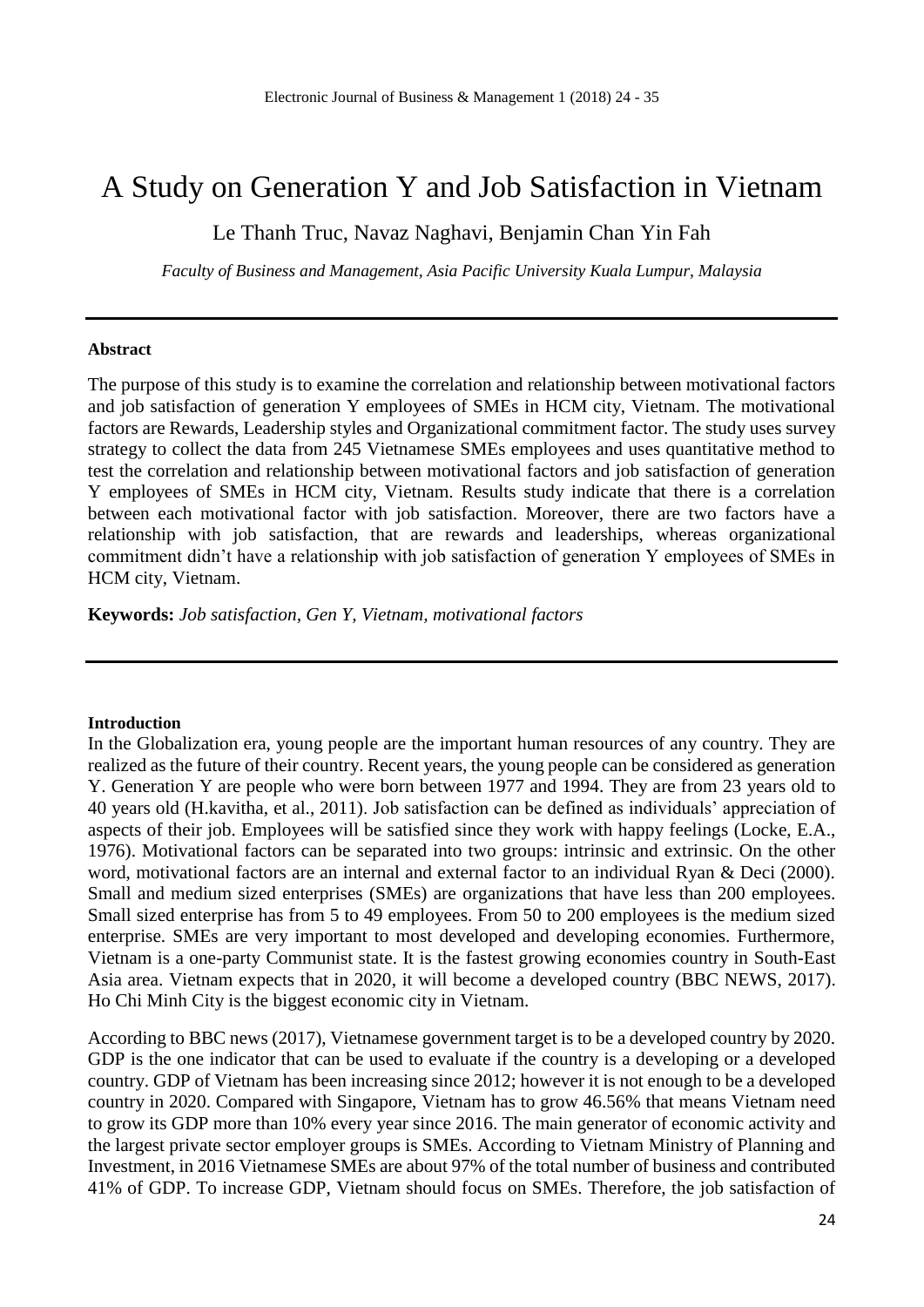employees of SMEs is an important factor. Based on the previous researches, increasing job satisfaction can increase job performance of employees. Moreover, it also can increase the organization performance. The result is the GDP of Vietnam can be increased and Vietnam will achieve the target in 2020. Therefore, to examine correlation and relationship between motivational factors and job satisfaction of generation Y employees in HCM city, Vietnam is necessary in current time.

#### **Literature review**

#### *Job satisfaction*

According to Locke (1976), job satisfaction refers to the pleasurable or positive emotional state of an individual, which results from the appraisal of one's job or job experience (Locke, E.A., 1976, p. 1300). In the  $21<sup>th</sup>$  century, Statt (2004) indicated that job satisfaction is the level that employee is satisfied with the rewards he/she gain from their jobs (Statt, D., 2004, p. 78). George and Jones (2008) indicated that job satisfaction is the feeling and beliefs of employees about their jobs (George, J.M. & Jones, G.R., 2008). Overall, job satisfaction can be considered as the feeling of the employee about their jobs. It can be recognised as the main factor that influences the efficiency and effectiveness of the organization.

According to Worrell (2004), demographic factors will influence job satisfaction, such as gender, age and education level (Worrell, 2004). Moreover, Maryam Al-Sada, et al. (2017) indicated that the level of education has negative relationship with job satisfaction (Maryam Al-Sada, et al., 2017). That can be understood since the people have high education, they will have more expectation. Therefore, they will be not satisfied with their job at the normal level. Their level will be higher than the people, who has lower education. Not only gender, age and education level effect on job satisfaction, the researchers showed that work experience year, organizational position and marital status also influence job satisfaction (Rad & Yarmohammadian, 2006).

#### *Rewards*

According to Sejjaaka (2010), rewards can be divided into two parts, such as rewards inwards and rewards outwards. The people who have the goal about rewards inwards are more likely to be professionally oriented. Whereas the people who are more bureaucratically oriented will have the goal about rewards outwards (Sejjaaka, 2010).

The relationship between rewards and job satisfaction has been tested by various researchers in the different sectors and countries. The researchers found out that there is the relationship between work motivation and job satisfaction. Moreover, reward significantly influences relationship and the motivation of the employees (Rizwan Qaiser Danish & Ali Usman, 2010). In TSC Headquarters in Kenya, Chepkwony (2014) indicated that to increases the job satisfaction of employees, the organization need to have a good reward system (Chepkwony, 2014). In 2016, Bayraktar, et al. found out the relationship between reward and job satisfaction is a positive relationship in the financial sector in six Turkish commercial banks (Bayraktar, et al., 2017). Researchers tested the relationship between rewards and job satisfaction, with two dimensions of rewards being intrinsic (Inwards) and extrinsic (Outwards). The results were Intrinsic positively related to job satisfaction and extrinsic also have a positive relationship (Riasat, et al., 2016). The hypothesis of this study is as follows:

#### *H1: There is a relationship between rewards inwards, rewards outwards and job satisfaction of generation Y employees of SMEs in HCM City, Vietnam.*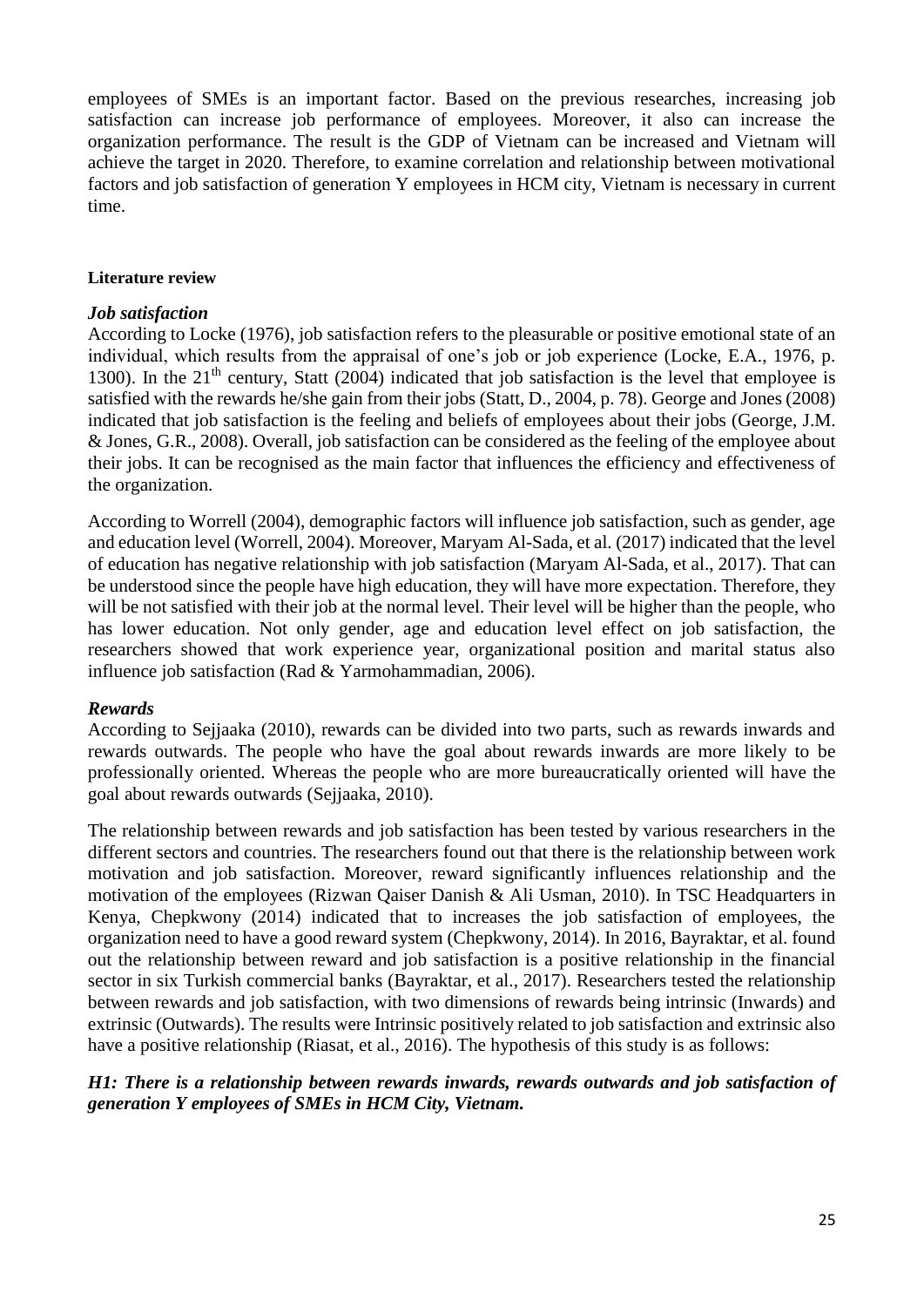# *Leadership styles*

Leadership is the process of influencing others to understand and agree about what needs to be done and how to do it, and the process of facilitating individual and collective efforts to accomplish shared objectives (Yuki, G, 2010). This study will cover 3 types of leadership: participative, supportive, instrumental leadership.

Chang and Lee (2007) also indicated how leadership and culture effect job satisfaction (Chang, S.C & Lee, M.S., 2007). In 2016, the researcher indicated that the relationship between transactional leadership and job satisfaction is negative, while the relationship between transformational leadership and job satisfaction is positive (Hijazi, et al., 2016). However, Alonderiene and Majauskaite (2016) surveyed 72 lecturers and 10 supervisors in public and private university in Lithuania and indicated the **positive** relationship between leadership styles and job satisfaction. The results of research of Maryam, et al. is that participative-supportive leadership styles had significant positive relations with job satisfaction in the educational sector (Maryam Al-Sada, et al., 2017). The hypothesis is as follows:

# *H2: There is a relationship between participative leadership, supportive leadership, instrumental leadership and job satisfaction of generation Y employees of SMEs in HCM City, Vietnam.*

#### *Organizational commitment*

According to Meyer and Allen (1984; 1997), organizational commitment consists of three constructs:

*Affective commitment is "positive feelings of identification with, attachment to and involvement in the work of the organization". Normative commitment is the commitment based on "a sense of obligation to the organization" while Continuance commitment is "the extent to which employees feel commitment to their organizations when they consider the cost of leaving the organization".*

The relationship between organizational commitment and job satisfaction has been tested by various researchers, and they indicated the different results. Lee and Kamarul (2009) also found the relationship between organizational commitment and job satisfaction. This relationship is **negative**  (Lee & Kamarul, 2009). Whereas, according to Anari (2012), the relationship between organizational commitment and job satisfaction is a significant **positive** moderate relationship at Kerman high schools (Anari, 2012). Besides that, Maryam Al-Sada, et al. (2017) considered that there was a **significant positive** relationship between organizational commitment and job satisfaction. Their respondents were 364 employees in the education sector in Qatar (Maryam Al-Sada, et al., 2017). Moreover, Leong et al. (1994) and Lee & Mowday (1989) considered as a **weak** relationship between organizational commitment and job satisfaction (Leong, S.M., et al., 1994) (Lee, T.W. & Mowday, R.T., 1989).

# *H3: There is a relationship between Affective Commitment, Continuance Commitment, Normative Commitment and Job Satisfaction of generation Y employees of SMEs in HCM City, Vietnam.*

#### **Research Methodology**

This study uses qualitative method to test the correlation and relationship between motivational factors and job satisfaction. Questionnaire is used to survey and collect the data from the respondents and the data will be collected one time (cross sectional). The respondents of this study are the employees of Vietnamese SMEs in HCM city, who are from 23 to 40 years old. Based on the youth population in HCM city is 4.870 million. Therefore, using Raosoft to calculate the sample size is 385 samples, however the researcher was able to collect 245 questionnaires. The questionnaire of this study will cover five measures:

# *Demographic*

This part will ask about the personal information of respondents, such as gender, age, level of study, the size of their organization and so on.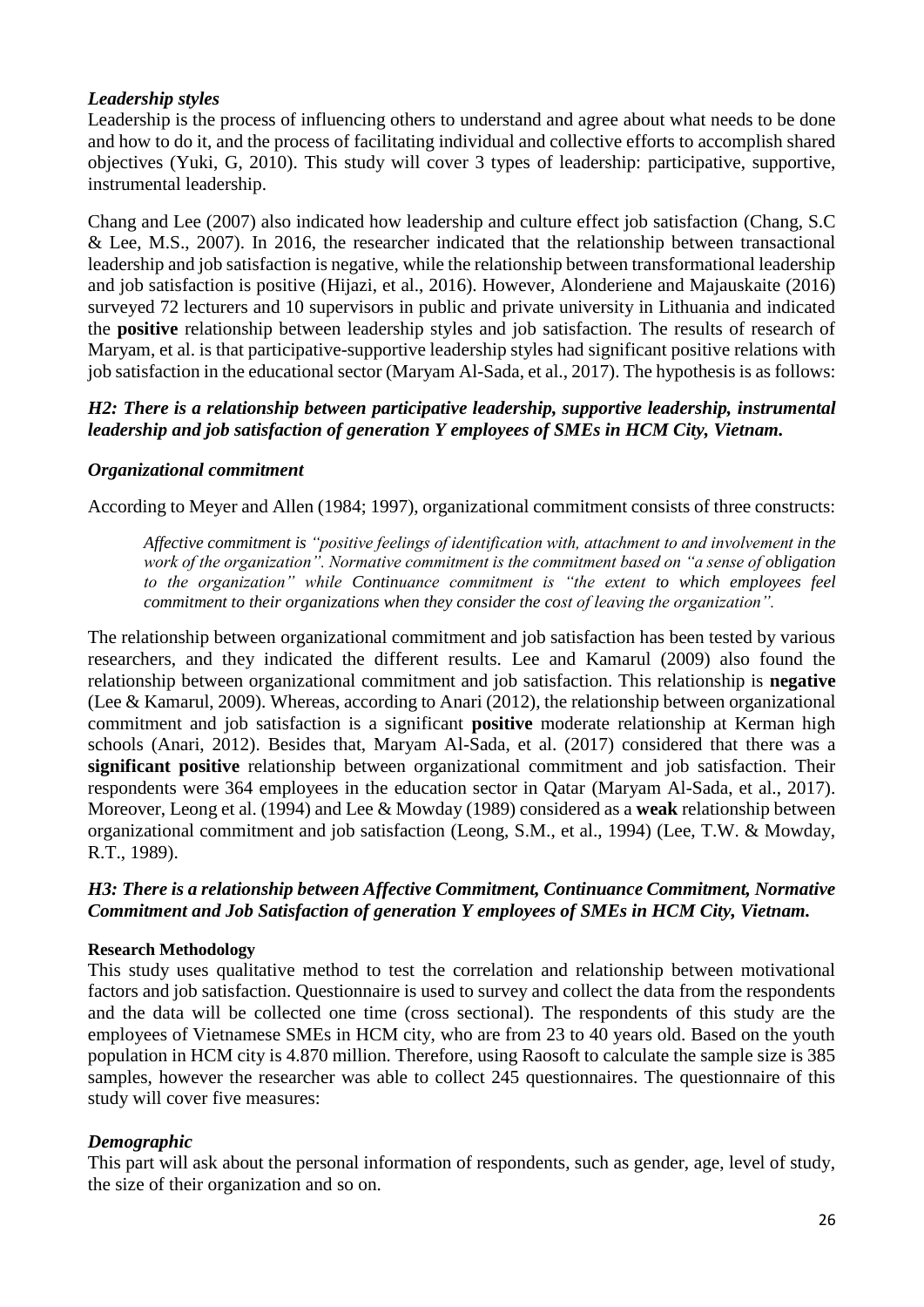# *Job satisfaction*

Job satisfaction will be measured by three items of the questionnaire that was developed by Cammann et al. (1979). This instrument was used by Shuang Ren and Doren Chadee (2017) to measure job satisfaction in China. The research got the reliability values (Cronbach Alpha) is 0.856 (Chadee & Ren, 2017). Respondents will give responses about their feeling in their work based on the scale from 1- "strongly dissatisfied" to 5- "strongly satisfied". For example, *"All in all, I am satisfied with my job"*.

# *Rewards*

The rewards scale was adopted from Bartol (1979), in accordance with Hampton and Hampton's model (2004). This instrument consists of 2 parts (rewards inwards (intrinsic) and rewards outwards(extrinsic)) with 9 items. However, the questionnaire has a question is repetitive. Therefore, Sajama and Kaawaase reduced to eight items and the Cronbach's Alpha is 0.872 (Sejjaaka & Kaawaase, 2014). The original reliability values of this measurement is 0.875. For examples: *"Performing work of high quality.", "The ability to work independently.".*

# *Leadership styles*

This study will cover three types of leadership styles. These types will be measured by using Harris and Ogbonna (2001) questionnaire. This instrument was established by Fleishman (1957) and Stogdill (1963). It was used by House (1971) and House & Dessler (1974) (Maryam Al-Sada, et al., 2017). This questionnaire has 13-item range of leadership behaviour:

- 5 items to measure Participative leadership, *"Before making decisions, he/she considers what his/her subordinates have to say."*
- 4 items to measure supportive leadership, *"He/she does little things to make things pleasant."*

4 items to measure instrumental leadership*, "He/she explains the way tasks should be carried out."*

Respondents will give responses about their direct manager behaviour based on the scale from 1- "strongly disagree" to 5- "strongly agree". The reliability values (Cronbach's Alpha) for the original questionnaire are: 0.93 for Participative leadership, 0.77 for Supportive leadership and 0.67 for instrumental leadership.

# *Organizational commitment*

This study will be used the questionnaire of Meyer et al. (1993) to measure organizational commitment. This questionnaire was established by Meyer and Allen in 1990 (Meyer, et al., 1990), and it measured 3 components of organizational commitment, such as: affective commitment, continuance commitment and normative commitment. The reliability values (Cronbach  $\alpha$ ) of this questionnaire was 0.80 (Meyer, et al., 1990). After that, in1993 it was modified by Meyer et al. (1993). Wasti (2003), Ayşe Kuruüzüm, et al (2009) used this measurement and had the reliability value for each component (Wasti, 2003) (Ayşe Kuruüzüm, et al., 2009):

- Affective commitment: 0.70 with 7 items, *"I would be very happy to spend the rest of my life with this organization."*
- Continuance commitment: 0.76 with 8 items, *"It would be very hard for me to leave my organization right now, even if I wanted."*
- Normative commitment: 0.78 with 5 items, *" I owe too much to this organization."*

# **Research finding**

The data of this study is contributed by 245 respondents, they are from different company with different sector. They include 118 males (48.2%) and 127 females (51.8%). The survey on age group shows that 134 respondents (54.7%) are in the age group of 23 to 29 years old, 73 respondents (29.8%) are in the age group of 30 to 35 years old, 38 respondents (15.5%) are in the group of 36 to 40 years old. In terms of level of study, there were around 45 respondents (18.4%) that have completed some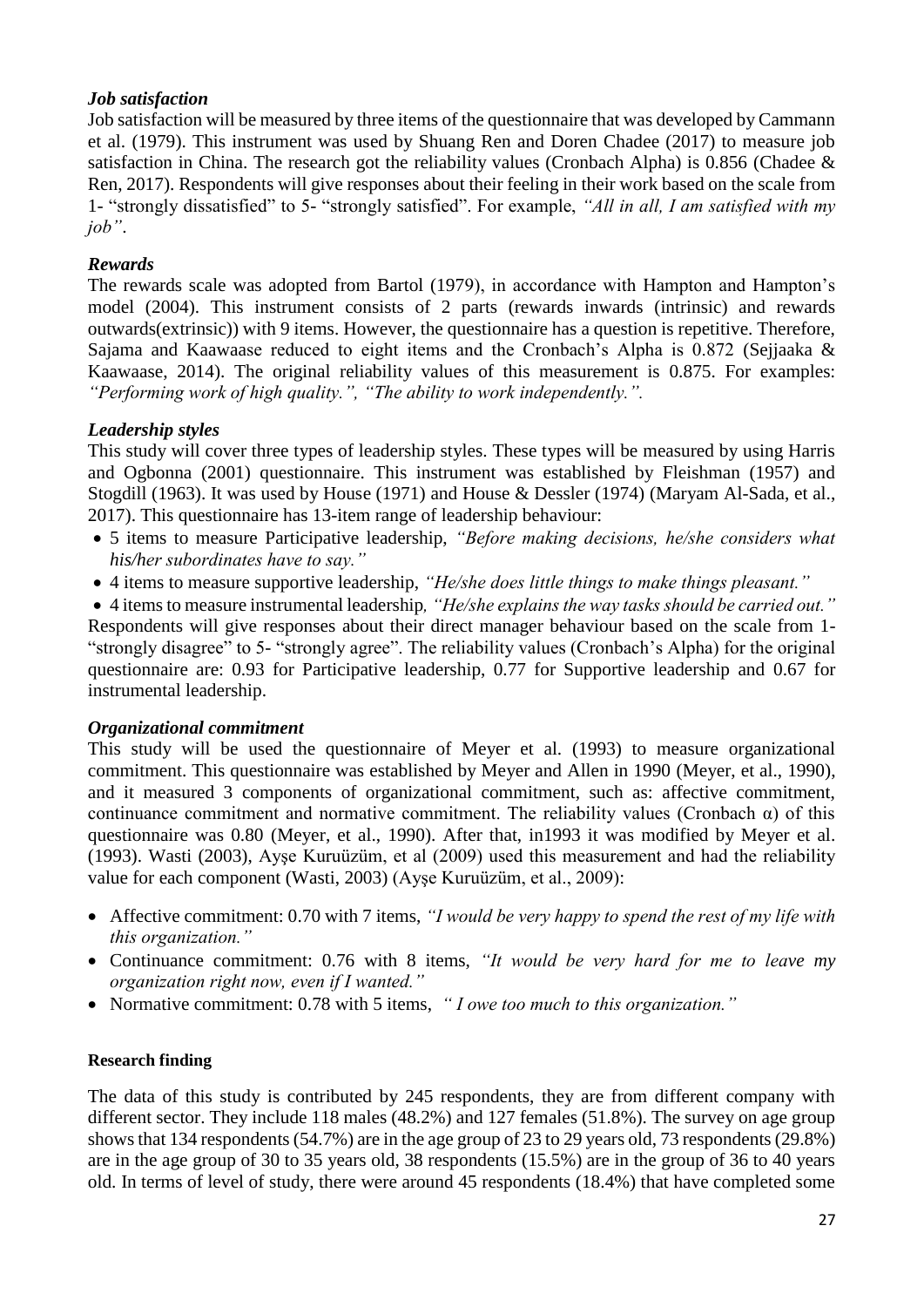colleges, moreover 165 respondents (67.3%) have completed bachelor degree, and furthermore 32 respondents had their level of study up to Masters (13.1%) but however only 3 respondents (1.2%) were having their level of study until PhD and above. Furthermore, in terms of duration in the company the study found that there were 72 respondents (29.4%) that have worked less than1 year in their company, plus around 75 respondents (30.6%) worked from 1 year to 2 years, whereas 40 respondents (16.3%) worked from 2 years to 3 years and lastly 58 respondents (23.7%) worked more than 3 years. In term of the size of organization, as seen the chart 4-5, the study found that 125 respondents (51.0%) worked in the small enterprise and 120 respondents (49%) worked in the medium enterprise. In term of location of organization, 110 respondents (44.9%) worked at centre of HCM city, 129 respondents (52.7%) worked at suburb of HCM city and 6 respondents (3.0%) miss this question.

The first finding of this study is that gender of respondent impacted on the level of job satisfaction and motivational factors. Special, Female had higher level of job satisfaction and among motivational factor than male. This finding was supported by the previous researchers that indicated the gender impact on job satisfaction (Worrell, 2004), (Rad & Yarmohammadian, 2006) and (Maryam Al-Sada, et al., 2017). Moreover, this finding was similar to the finding of the researchers that considered the gender impact on motivational factors, such as rewards (Snelgar, et al., 2013) and (Nienaber, et al., 2011), Organizational commitment (Osei, et al., 2015). However, for the other demographic, such as the age group, the level of study, the size and the location of organization and duration in the company did not impact on the level of job satisfaction and motivational factors.

|                           |        | Mean   |          | $p - value$ |
|---------------------------|--------|--------|----------|-------------|
| Job satisfaction          |        |        | $-2.657$ | 0.008       |
|                           | Male   | 3.6977 |          |             |
|                           | Female | 4.0315 |          |             |
| Rewards                   |        |        | $-2.819$ | 0.005       |
|                           | Male   | 5.0625 |          |             |
|                           | Female | 5.5167 |          |             |
| Leadership styles         |        |        | $-3.067$ | 0.002       |
|                           | Male   | 3.6310 |          |             |
|                           | Female | 3.9643 |          |             |
| Organizational commitment |        |        | $-1.969$ | 0.050       |
|                           | Male   | 3.3983 |          |             |
|                           | Female | 3.6146 |          |             |

|  | Table 1. Job satisfaction and motivational factors between male and female |  |  |
|--|----------------------------------------------------------------------------|--|--|
|  |                                                                            |  |  |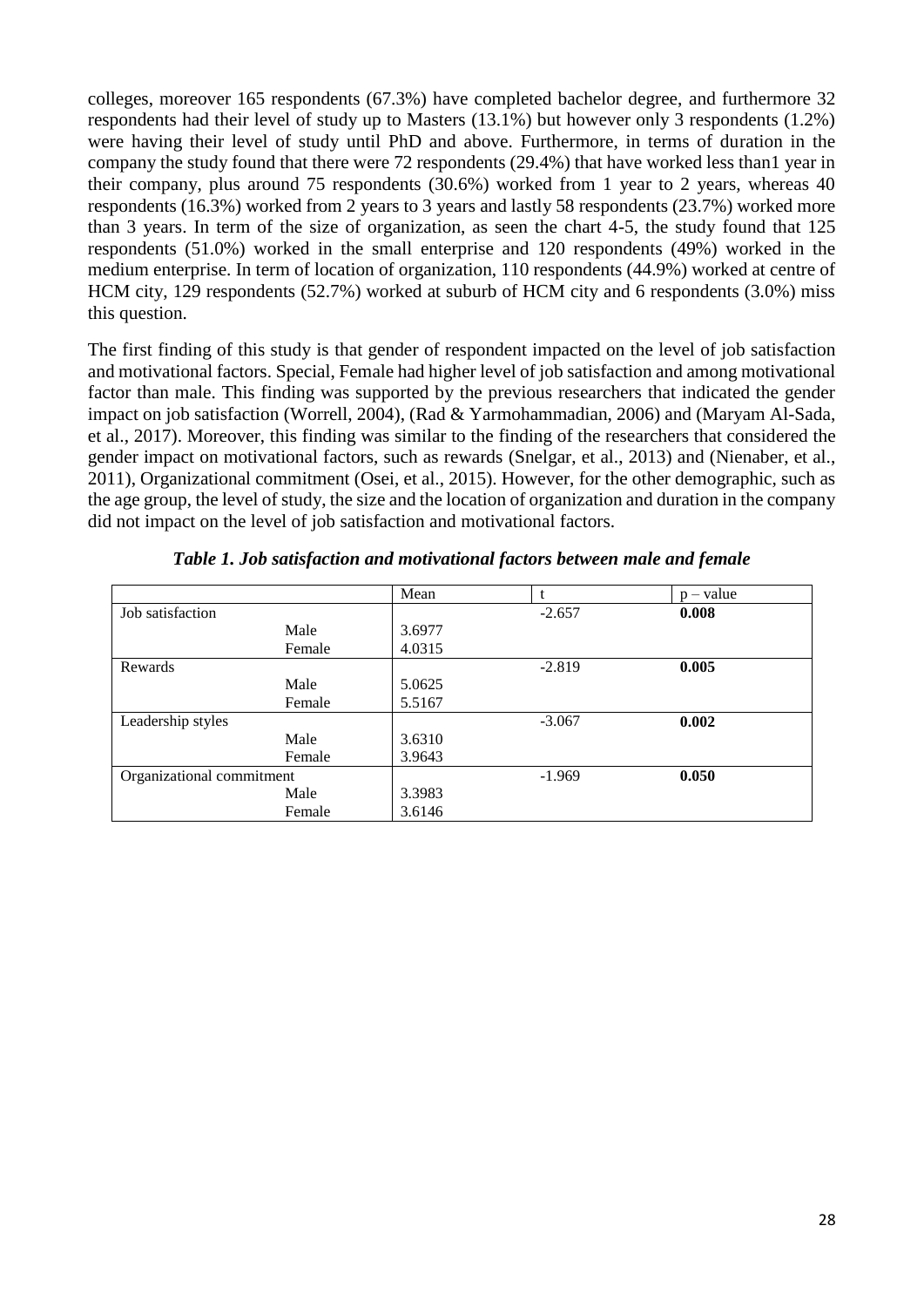|                         |                            | Rewards   | Rewards     | Participative | Supportive | Instrumental | Affective  | Continuance | Normative  | Job          |
|-------------------------|----------------------------|-----------|-------------|---------------|------------|--------------|------------|-------------|------------|--------------|
|                         |                            | Inwards   | Outwards    | leadership    | leadership | leadership   | commitment | commitment  | commitment | Satisfaction |
|                         | Pearson Correlation        |           |             |               |            |              |            |             |            |              |
| Rewards<br>Inwards      | Sig. (2-tailed)            |           |             |               |            |              |            |             |            |              |
|                         |                            | 245       |             |               |            |              |            |             |            |              |
| Rewards                 | <b>Pearson Correlation</b> | $.824**$  |             |               |            |              |            |             |            |              |
| Outwards                | Sig. (2-tailed)            | .000      |             |               |            |              |            |             |            |              |
|                         | N                          | 245       | 245         |               |            |              |            |             |            |              |
| Participative           | <b>Pearson Correlation</b> | $.806***$ | $.789**$    |               |            |              |            |             |            |              |
| leadership              | Sig. (2-tailed)            | .000      | .000        |               |            |              |            |             |            |              |
|                         | N                          | 245       | 245         | 245           |            |              |            |             |            |              |
| Supportive              | Pearson Correlation        | $.836**$  | $.795***$   | $.853**$      |            |              |            |             |            |              |
| leadership              | Sig. (2-tailed)            | .000      | .000        | .000          |            |              |            |             |            |              |
|                         |                            | 245       | 245         | 245           | 245        |              |            |             |            |              |
| Instrumental            | <b>Pearson Correlation</b> | $.805***$ | $.761**$    | $.794**$      | $.810**$   |              |            |             |            |              |
| leadership              | Sig. (2-tailed)            | .000      | .000        | .000          | .000       |              |            |             |            |              |
|                         | N                          | 245       | 245         | 245           | 245        | 245          |            |             |            |              |
| Affective               | Pearson Correlation        | $.677***$ | $.676^{**}$ | $.766^{**}$   | $.711***$  | $.707**$     |            |             |            |              |
| commitment              | Sig. (2-tailed)            | .000      | .000        | .000          | .000       | .000         |            |             |            |              |
|                         | N                          | 245       | 245         | 245           | 245        | 245          | 245        |             |            |              |
| Continuance             | <b>Pearson Correlation</b> | $.725***$ | $.738^{**}$ | $.812**$      | $.729**$   | $.725***$    | $.864**$   |             |            |              |
| commitment              | Sig. (2-tailed)            | .000      | .000        | .000          | .000       | .000         | .000       |             |            |              |
|                         | N                          | 245       | 245         | 245           | 245        | 245          | 245        | 245         |            |              |
| Normative               | <b>Pearson Correlation</b> | $.682**$  | $.703*$     | $.738**$      | $.702**$   | $.638*$      | $.792**$   | $.827**$    |            |              |
| commitment              | Sig. (2-tailed)            | .000      | .000        | .000          | .000       | .000         | .000       | .000        |            |              |
|                         |                            | 245       | 245         | 245           | 245        | 245          | 245        | 245         | 245        |              |
|                         | <b>Pearson Correlation</b> | $.874***$ | $.796**$    | $.835**$      | $.809**$   | $.781**$     | $.729**$   | $.774**$    | $.723**$   |              |
| <b>Job Satisfaction</b> | Sig. (2-tailed)            | .000      | .000        | .000          | .000       | .000         | .000       | .000        | .000       |              |
|                         | N                          | 245       | 245         | 245           | 245        | 245          | 245        | 245         | 245        | 245          |

*Table 2. Correlations*

\*\*. Correlation is significant at the 0.01 level (2-tailed).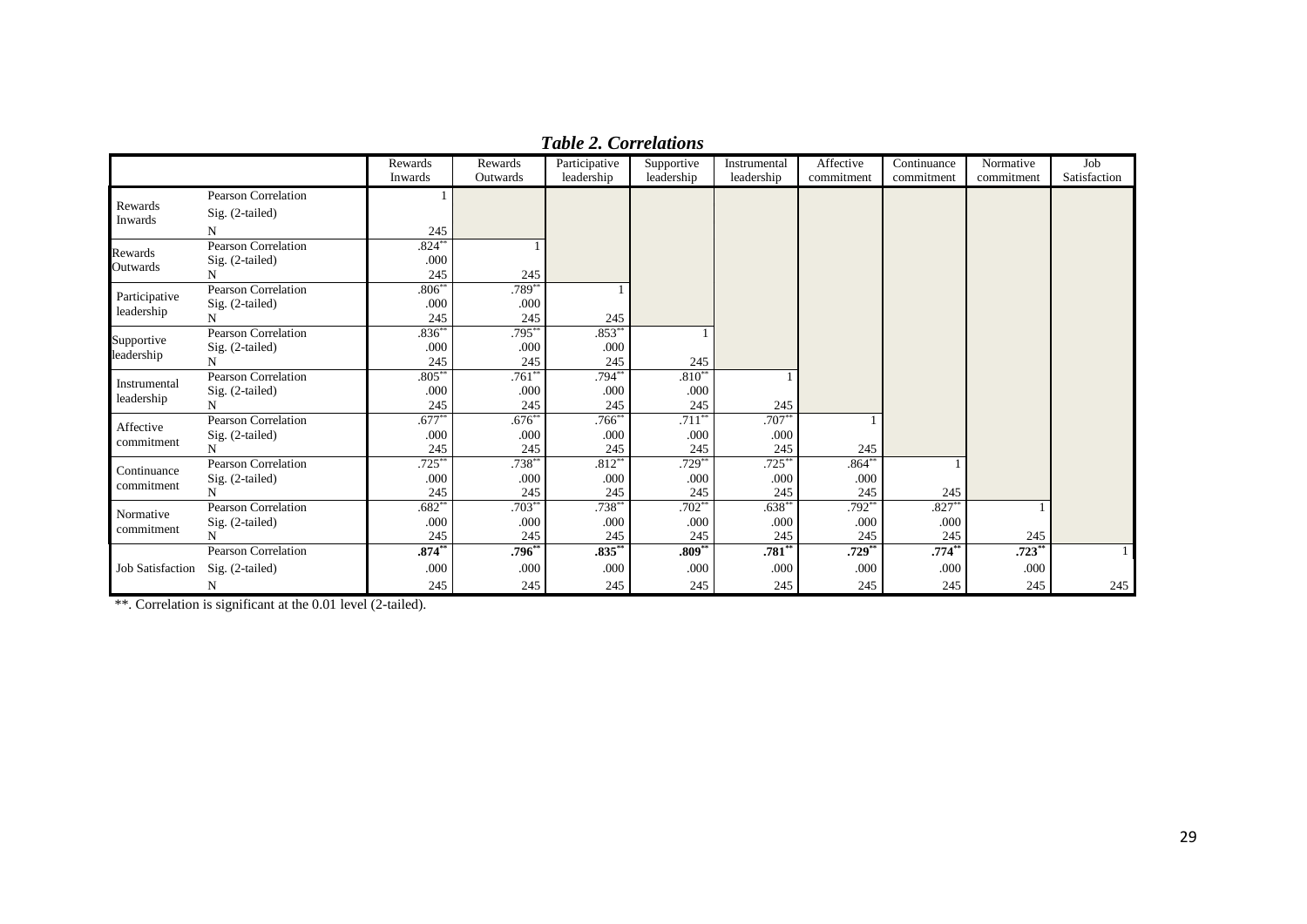The second finding of this study is there was a correlation between job satisfaction and each motivational factors and its dimensions (Table 2). All the correlations were very significant and very strong correlation (p-value  $\langle 0.01 \rangle$  and r-value  $\langle 0.7 \rangle$ ). The strongest correlation was correlation between rewards and job satisfaction, whereas the weakest correlation was correlation between organizational commitments. This is the condition for multiple regression test to test the relationship between motivational factors and job satisfaction.

The third finding of this study is there were relationships between Reward and job satisfaction as well as between Leadership styles and job satisfaction.

In the first level of motivational factors (construct), the first regression model showed that there was a relationship between job satisfaction and each motivational factor with R-Square was 0.815, that means 81.5% of Job satisfaction can be predicted from Rewards, Leadership styles and Organizational commitment. However, in the second level of motivational (dimensions), the second regression model showed that 82.6% of Job Satisfaction can be predicted from Rewards Inwards and Participative leadership, while other factors cannot be used to predict job satisfaction. On the other hand, there was a relationship between Rewards inwards, participative leadership and job satisfaction. As a results, this study accepted **H1** and **H2**, while this study rejected H3.

|                                 | <b>R</b> Square | <b>Model</b>              |      | <b>Sig</b> |
|---------------------------------|-----------------|---------------------------|------|------------|
| The first level<br>(construct)  |                 | Rewards                   | .394 | .000       |
|                                 | .815            | Leadership Style          | .307 | .000       |
|                                 |                 | Organizational commitment | .200 | .001       |
| The second level<br>(dimension) |                 | Rewards Inwards           | .370 | .000       |
|                                 | .826            | <b>Rewards Outwards</b>   | .041 | .279       |
|                                 |                 | Participative leadership  | .223 | .001       |
|                                 |                 | Supportive leadership     | .016 | .814       |
|                                 |                 | Instrumental leadership   | .048 | .440       |
|                                 |                 | Affective commitment      | .051 | .416       |
|                                 |                 | Continuance commitment    | .090 | .213       |
|                                 |                 | Normative commitment      | .059 | .300       |

*Table 3. Multiple Regression test*

# **Conclusion**

The objective of this study is to examine the relationship between motivational factors and job satisfaction of generation Y employees of SMEs in HCM city, Vietnam. The results of this study show that for the first level of motivational factors (construct), there is a relationship between motivational factors and job satisfaction. In contrast, for the second level of motivational factors (dimension), just rewards inwards and participative leadership related to job satisfaction, while all the dimension if organizational commitment factor did not have a relationship with job satisfaction. Therefore, Rewards and Leadership styles have relationship with Job satisfaction, however organizational commitment does not have relationship with Job satisfaction of generation Y employees of SMEs in HCM city, Vietnam.

# **Implications**

The finding of this study contributes knowledge to Business implications, especially in the human resource management field in SMEs in HCM city, Vietnam through examining factors effecting job satisfaction of generation Y employees. There are two motivational factors that can improve the level of job satisfaction if the leader/manager manage the right way. From the finding of this study, rewards and leadership styles have positive relationship with job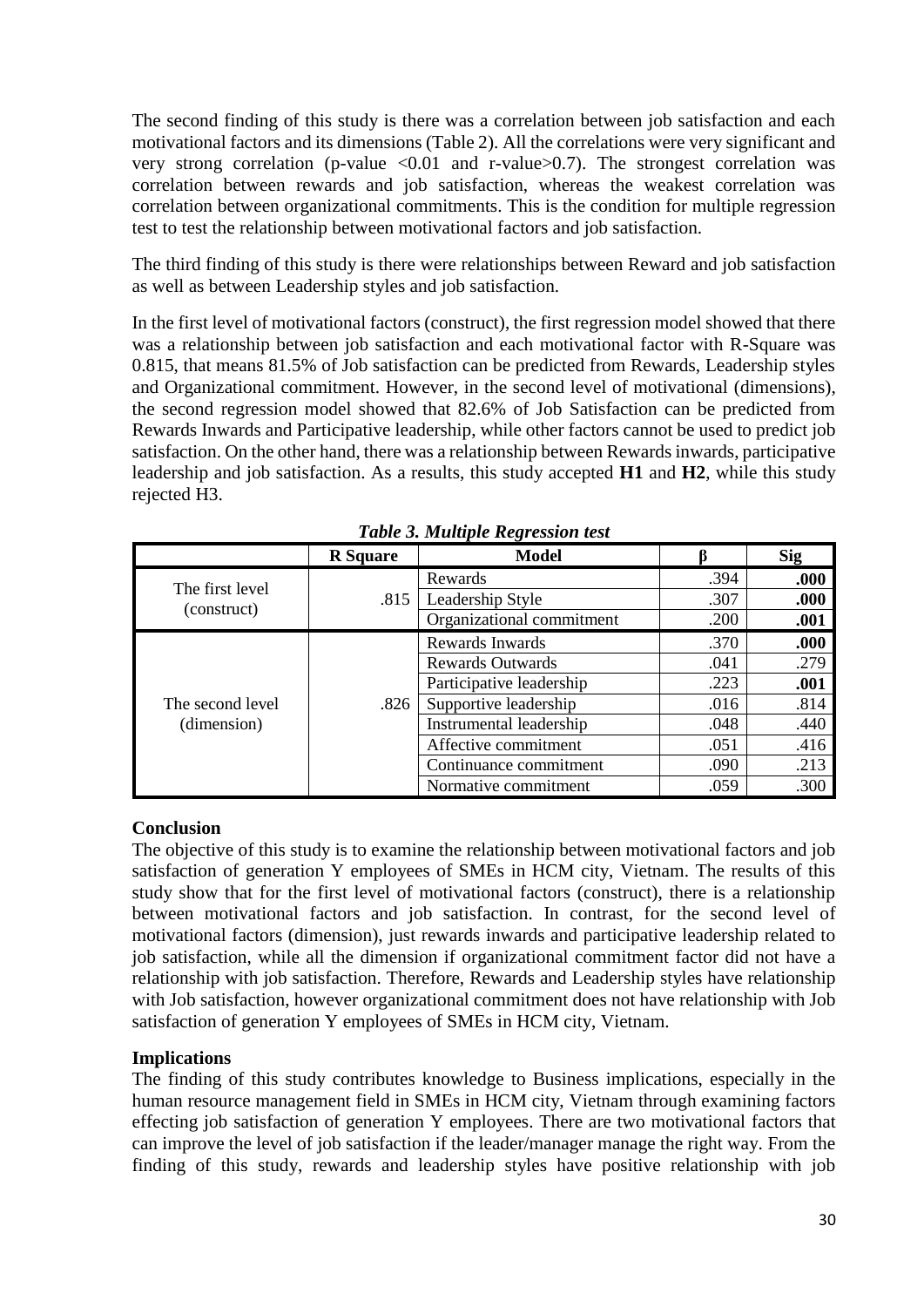satisfaction. The finding of this study can be applied in the real life to improve the level of job satisfaction of generation Y employees of SMEs in HCM city, Vietnam. Therefore, the organizational performance of SMEs can be increased. This can lead the productivity of Vietnamese SMEs rising. Vietnam government can reach the target of the plan increasing GDP, which is to grow GDP more than 10% every year. As a result, Vietnam government can achieve the goal to be a developed country in 2020.

For rewards factor, the study indicates that improving the level of job satisfaction through the rising the level of rewards inwards, such as working independently. That means the respondent believed that work independently is the most important reward for them. This also can explain why instrumental leadership did not have a relationship with job satisfaction. For generation Y, employees do not want to be controlled by their leader/manager about how to do their work. In order to improve the level of job satisfaction, leader/manager should make the independent work environment. Moreover, the employees will have enough freedom to create the way to work and they will be more motivated. Therefore, they will feel satisfied with their job. Besides that, generation Y employees refer to professional behaviour rewards. They are willing to work in the organization that they have change to improve their skills. Thus, leader/manager should make the chance for their employees to improve their professional.

For leadership styles factor, the study shows that participative leadership can increase the level of job satisfaction of generation Y employees of SMEs in HCM city, Vietnam. This finding also is supported by Stewart (1994), that indicates generation Y want to participate more at work and they do not want to be controlled by their leader/manager (Stewart, D.M., 1994). The survey of this study showed that the employees will be more satisfied with their job since their leader/manager considers their ideas before making decisions. Moreover, when the organization has problem, the leader/manager will discuss with their employees. This will make the employees to feel they are the one part of the organization. That is related to one item in the job satisfaction scale that is what happens in their workplaces in really important to them. As a results, leader/manager should choose participative leadership to be their leadership styles in order to increase the level of job satisfaction of their employees. They should encourage their employees to give the ideas to solve the problem. Moreover, listening their employees is also important due to their employees will feel the respect. Therefore, they will be more motivate to work in the organization. This will lead the high level of job satisfaction of generation Y employees of SMEs in HCM city, Vietnam.

The finding of this study that is rewards inwards and participative leadership will influence job satisfaction can be explained by the Maslow theory. Due to generation Y employees needs the rewards and contribution to the work, all these are in the same level of need, which is esteem level (respect level). On the other hand, since the quality of the life increase, the level of need also increases. The other motivation factors excluding organizational commitment are in the lower level of need than rewards inwards and participative leadership as well. That's why there is no relationship between other motivational factors, such as rewards outwards, supportive leadership as well as instrumental leadership, and job satisfaction of generation Y employees of SMEs in HCM city, Vietnam. Moreover, organizational commitment, that is the one field of morality, that is about the relationship between employees and their organization. This is the one of the factors in the self-actualization level that is the higher level than respect level. Therefore, before filling up the respect level, the generation Y employees of SMEs in HCM city, Vietnam cannot jump to the next level. That is the reason why there is no relationship between organizational commitment and job satisfaction of generation Y employees of SMEs in HCM city, Vietnam.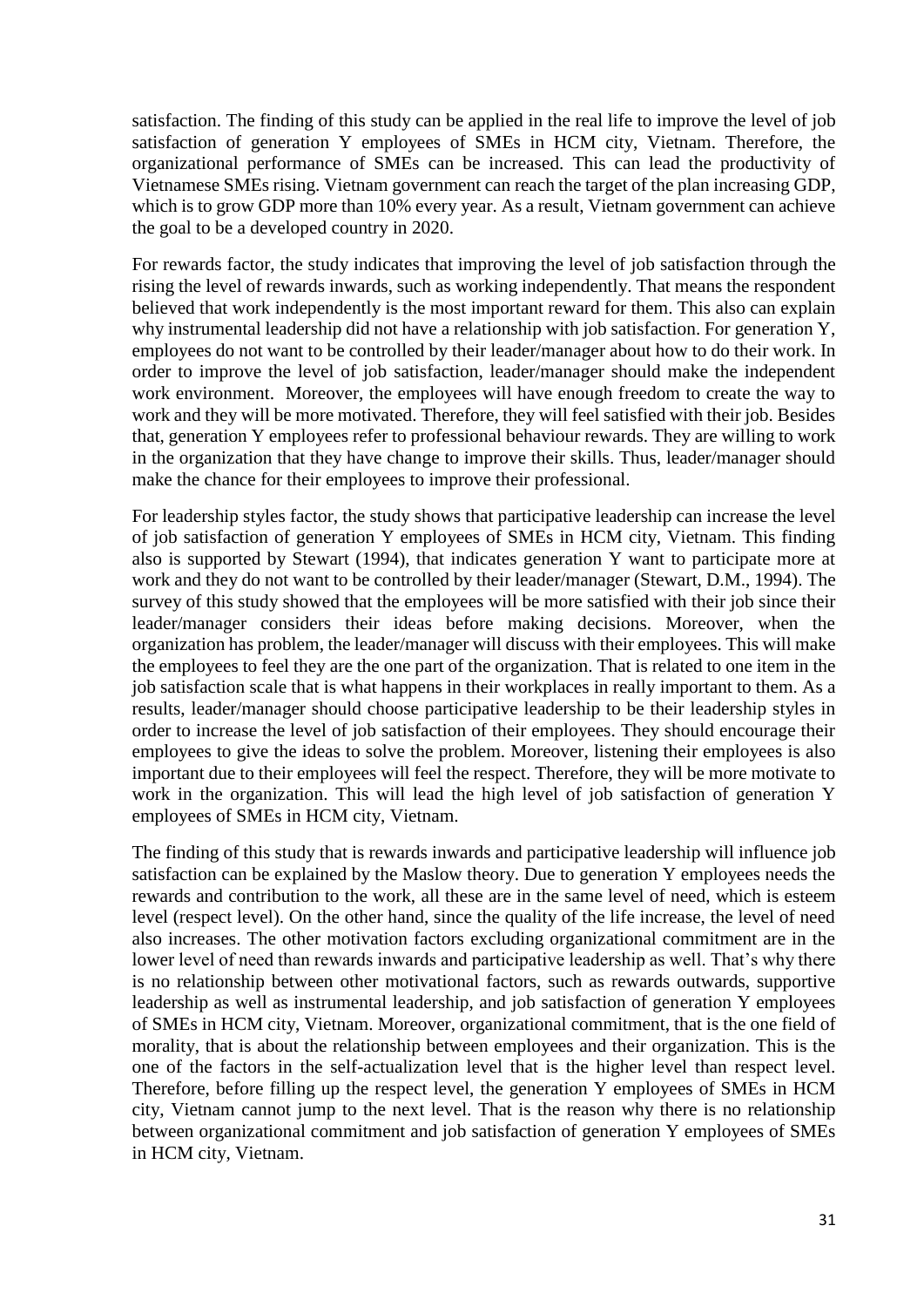#### **Recommendation for future research**

There are various limitations of this study, such as reliability, the number of independent variables, the sample size, time and cost. Moreover, the other limitation of this study is that almost the respondents are in the age group of 23 to 29 years old. This is more than 50% of the total respondents, so the data of this study couldn't be represented for whole the generation Y employees. Based on it, the researcher suggests some recommendations for the future research.

Firstly, the future researches can be more significant since the researcher distributed fairly the questionnaire to the different age groups. Therefore, the data of those researches can be represented for whole generation Y employees.

Secondly, the data of this study was contributed by 245 respondents. This cannot reach the target of the sample size that was calculated by Raosoft. Therefore, the currently sample size is not enough to reflect the population mean. As a result, the future research can be done through increasing the sample size of the research.

Thirdly, the future research can be done through expanding the scope of the research and focus on individual industries. Moreover, the future research can be done in the different cities in Vietnam. Also, the future research can choose the respondents, who are in other generation. Therefore, the results of those researches can be used to compare with the finding of the currently research to find out the differences.

Fourthly, the future research can choose the other independent variables, such as payment, recognition, job security, job embeddedness and so on. In addition, the future research can learn deeply into the dimension of job satisfaction.

Finally, the future research can be done by using longitudinal time. Thus, the data will be collected in the different period. Therefore, the results of those researches will be more in-depth finding of the job satisfaction topic and it will be more applied for Vietnam's government and Human resource manager.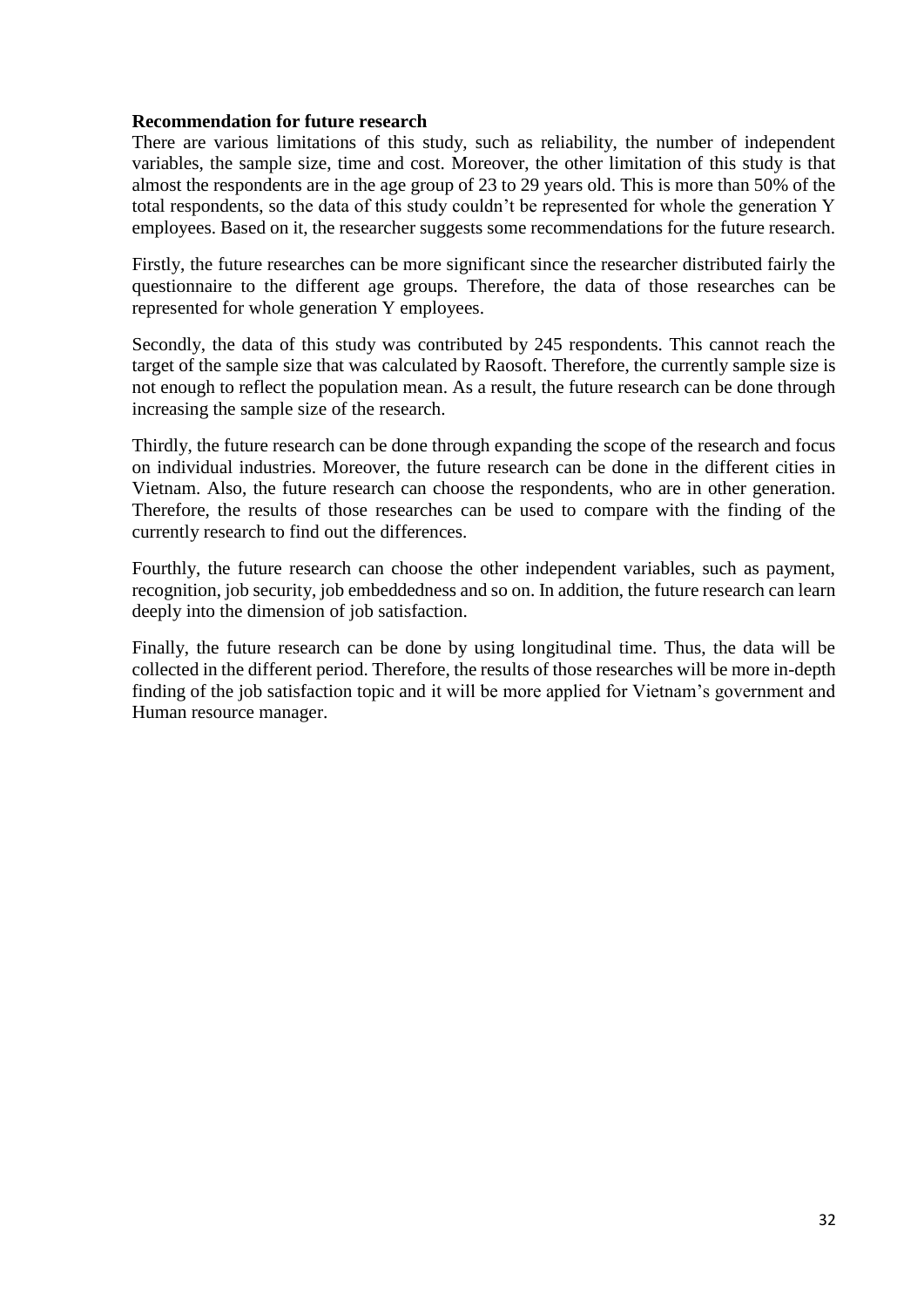#### **References**

- Anari, N. N., 2012. Teachers: emotional intelligenece, job satisfaction and organizational commitment. *Journal of Workplace Learning,* 24(4), pp. 256-269.
- Ayşe Kuruüzüm, Emre Ipekçi Çetin & Sezgin Irmak, 2009. Path analysis of organizational commitment, job involvement and job satisfaction in Turkish hospitality industry. *Tourism Review,* 64(1), pp. 4-16.
- Bayraktar, C. A., Araci, O., Karacay, G. & Calisir, F., 2017. The mediating effect of rewarding on the relationship between employee involvement and job satisfaction. *Human Factors and Ergonomics in Manufacturing & Service Industries,* 27(1), pp. 45-52.
- BBC NEWS, 2017. *Vietnam Country Profile.* [Online] Available at: http://www.bbc.com/news/world-asia-pacific-16567315 [Accessed 6 May 2017].
- Chadee, D. & Ren, S., 2017. Ethical leadership, self-efficacy and job satisfaction in China: the moderating role of guanxi. *Personnel Review,* 46(2), pp. 371-388.
- Chang, S.C & Lee, M.S., 2007. A study on relationship among leadership, organizational culture, the operation of learning organization and employees' job satisfaction. *The Learning Organization,* 14(2), pp. 155-185.
- Chepkwony, C. C., 2014. the relationship between rewards systems and job satisfaction: A case study at teachers service commission-Kenya. *European Journal of Business and Social Sciences,* 3(1), pp. 59-70.
- George, J.M. & Jones, G.R., 2008. *Understanding and Managing Organizational behaviour.* 5 ed. New Yersey: Pearson/Prentice Hall.
- H.kavitha, Souji.G & Dr. R.Prabhu, 2011. A Study on factors influencing generation Y's food preferences with special referance to Kuala Lumper, Malaysia. *Zenith International Journal of Business Economics & Management Research,* 1(3), pp. 1-14.
- Hijazi, S., Kasim, A. L. & Daud, Y., 2016. Leadership styles and their relationship with the Private university employees' Job satisfaction in United Arab Emirates. *Journal of Pulic Administration and Governance,* 16(4), pp. 110-124.
- Lee, T.W. & Mowday, R.T., 1989. Voluntarily leaving an organization: an empitical investigation of Steers and Mowday's Model of turnover. *Academy of Management Journal,* Volume 30, pp. 721-43.
- Lee, H. Y. & Kamarul, Z. B. A., 2009. The moderation effects of organizational culture on the relationships between leadership behavioour and organizational commitment and job satisfaction and performance. *Leadership & Organization Development Journal,* 30(1), pp. 53-86.
- Leong, S.M., Randoll, D.N. & Cote, J.A., 1994. Exploring the organizational commitmentperformance. *Journal of Business Research,* 29(1), pp. 57-63.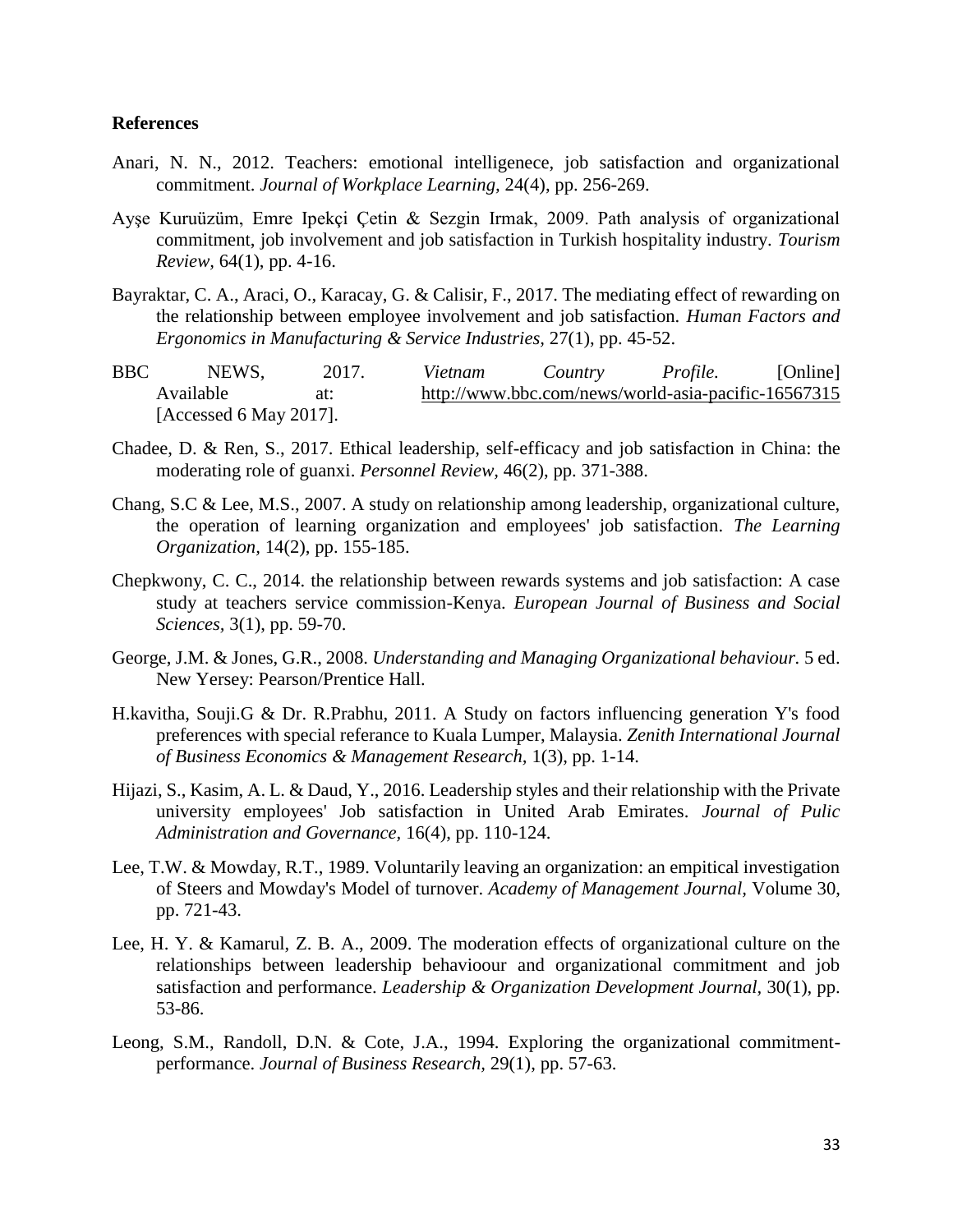- Locke, E.A., 1976. *The nature and cause of job satisfaction in Dunnette M.D.* 1 ed. Chicago: Handbook of Industrial and Organizational Psychology, Rand McNally.
- Maryam Al-Sada, Bader Al-Esmael & Mohd.Nishat Faisal, 2017. Influence of organizational culture and leadership style on employee satisfaction, commitment and motivation in the educational sector in Qatar. *EuroMed Journal of Business,* 12(2).
- Meyer, J.P. & Allen, N.J., 1984. Testing the side-bet theory of organizational commitment some methodological considerations. *Organizational Behaviour and Human Performance ,*  Volume 17, pp. 375-398.
- Meyer, J.P. & Allen, N.J., 1997. *Commiment in the Workplace: Theory, Research and Application.*  Thousand Oaks: Sage Publications/ATOB.
- Meyer, J., Allen, N. & Gellatly, I., 1990. Affective and continuance commitment to the organization: evaluation of measures and analysis of concurrent and time-lagged relations. *Journal of Applies Psychology,* Volume 75, pp. 710-20.
- Nienaber, R., Bussin, M. & Henn, C., 2011. The relationship between personality types and rewards preferences. *Actaa Commercii,* 11(2), pp. 153-162.
- Osei, E. A., Acquaah, E. & Acheampong, P., 2015. Relationship between Organizational commitment and demographic variables: Evidence from a Commercial Bank in Ghana. *American journal of Industrial and Business Management,* Volume 5, pp. 769-778.
- Rad, A. M. M. & Yarmohammadian, M. H., 2006. A study of relationship between managers' leadership style and employees' job satisfaction. *Leadership in Health Services journal,*  19(2), pp. 11-28.
- Riasat, F., Aslam, S. & Nisar, Q. A., 2016. Do Intrinsic and Extrinsic Rewards influence the Job satisfaction and Job performance? Mediating role of Reward system. *Journal of Management Info,* 11(1), pp. 16-34.
- Rizwan Qaiser Danish & Ali Usman, 2010. Impact of rewardd and recognition on job satisfaction and motivation: An empirical study from Pakistan. *International Journal of Business and Management,* 5(2), pp. 159-167.
- Sejjaaka, K., 2010. Work values and inductance of accounting information in an emerging market. *Makerere Business Journal,* 10(1), pp. 54-75.
- Sejjaaka, S. K. & Kaawaase, T. K., 2014. Professionalisam, rewards, job satisfaction and organizational commitment amongst accounting professionals in Uganda. *Journal of Accounting in Emerging Economies,* 4(2), pp. 134-157.
- Snelgar, R., Renard, M. & Venter, D., 2013. An empirical study of the rewards preferences of South African employees. *SA journal of Human Resource Management,* 11(1), pp. 351-365.
- Statt, D., 2004. *The Routledge Dictionary of Business Management.* 3 ed. Detroit: Routledge Publishing.
- Stewart, D.M., 1994. *Handbook of Management Skills.* 2 ed. Aldershot: Gower Publishing Co..